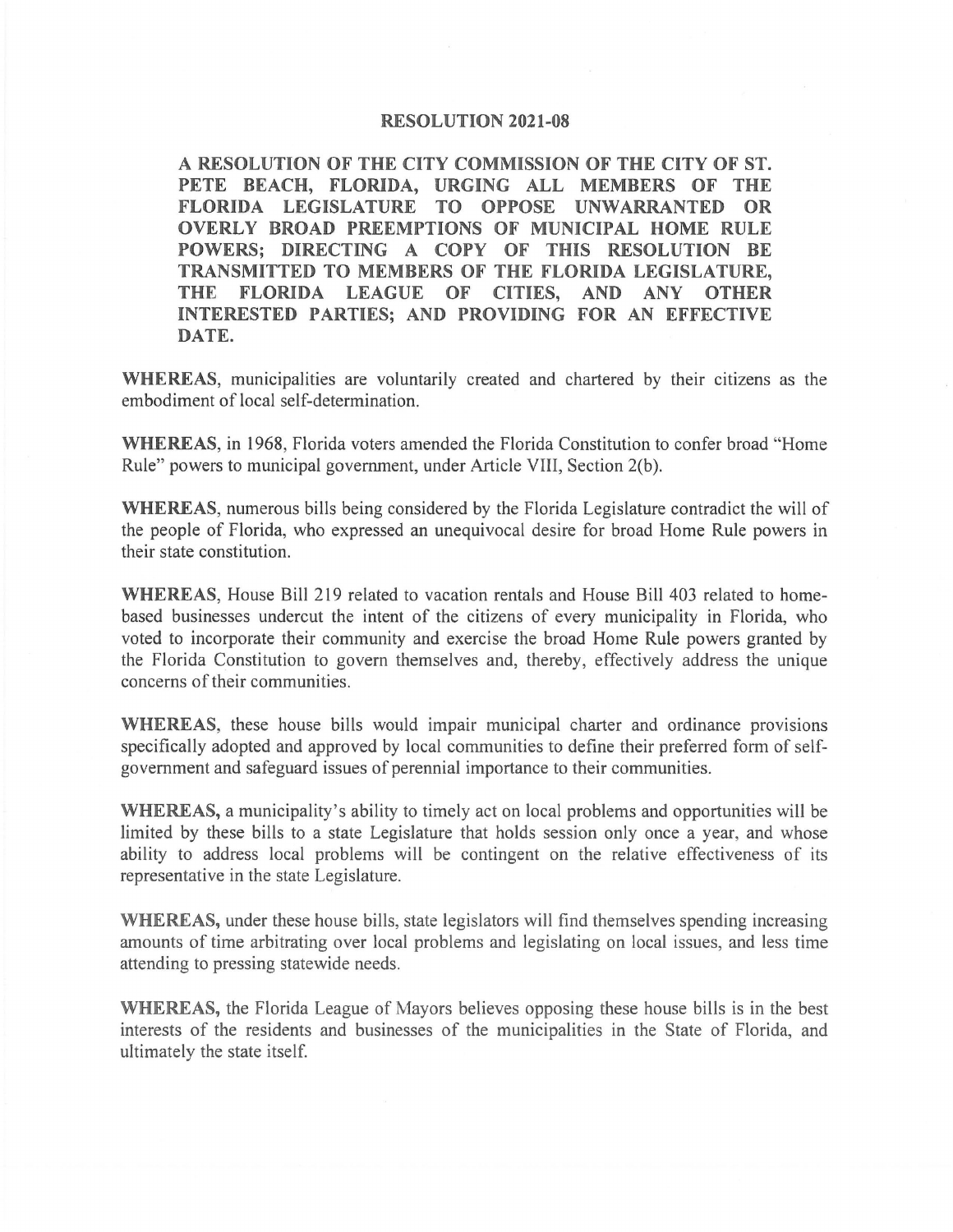**WHEREAS,** the Florida League of Mayors would respectfully ask the state legislature to be mindful that regulations enacted by local governments have to be enforced by those same governments and, if excessive or burdensome, the peoples' local elected representatives are quickly made aware of those burdens and any unintended consequences.

**WHEREAS,** should these house bills become law, and not be overturned, the ability of Florida's municipalities to narrowly address local issues of public concern would be destroyed.

## **NOW, THEREFORE, BE IT RESOLVED BY THE CITY COMMISSION OF THE CITY OF ST. PETE BEACH, THAT:**

SECTION 1. Recitals. The above recitals ("Whereas" clauses) are true and correct and adopted hereby as findings, purpose and intent of the City Commission.

SECTION 2. The City Commission hereby supports the opposition of House Bill 219 and House Bill 403 and agrees that the opposition is in the best interests of the welfare of its citizens and businesses.

SECTION 3. The Florida League of Mayors opposes the State of Florida's overbroad attempt to repeal or restrict constitutional municipal home rule powers to protect the health, safety and welfare of citizens and urges all members of the Florida Legislature to oppose the adoption of unwarranted or overly broad preemptions.

SECTION 4. A copy of this Resolution be transmitted to members of the Florida Legislature, the Florida League of Cities, and any other interested parties.

SECTION 5. Effective Date. This resolution shall take effect immediately upon adoption.

**PASSED AND APPROVED BY THE CITY COMMISSION OF THE CITY OF ST. PETE BEACH, FLORIDA, THIS 23 DAY OF MOVE 10** , 2021.

> CITY COMMISSION, CITY OF ST. PETE BEACH, FLORIDA.

alla Mah